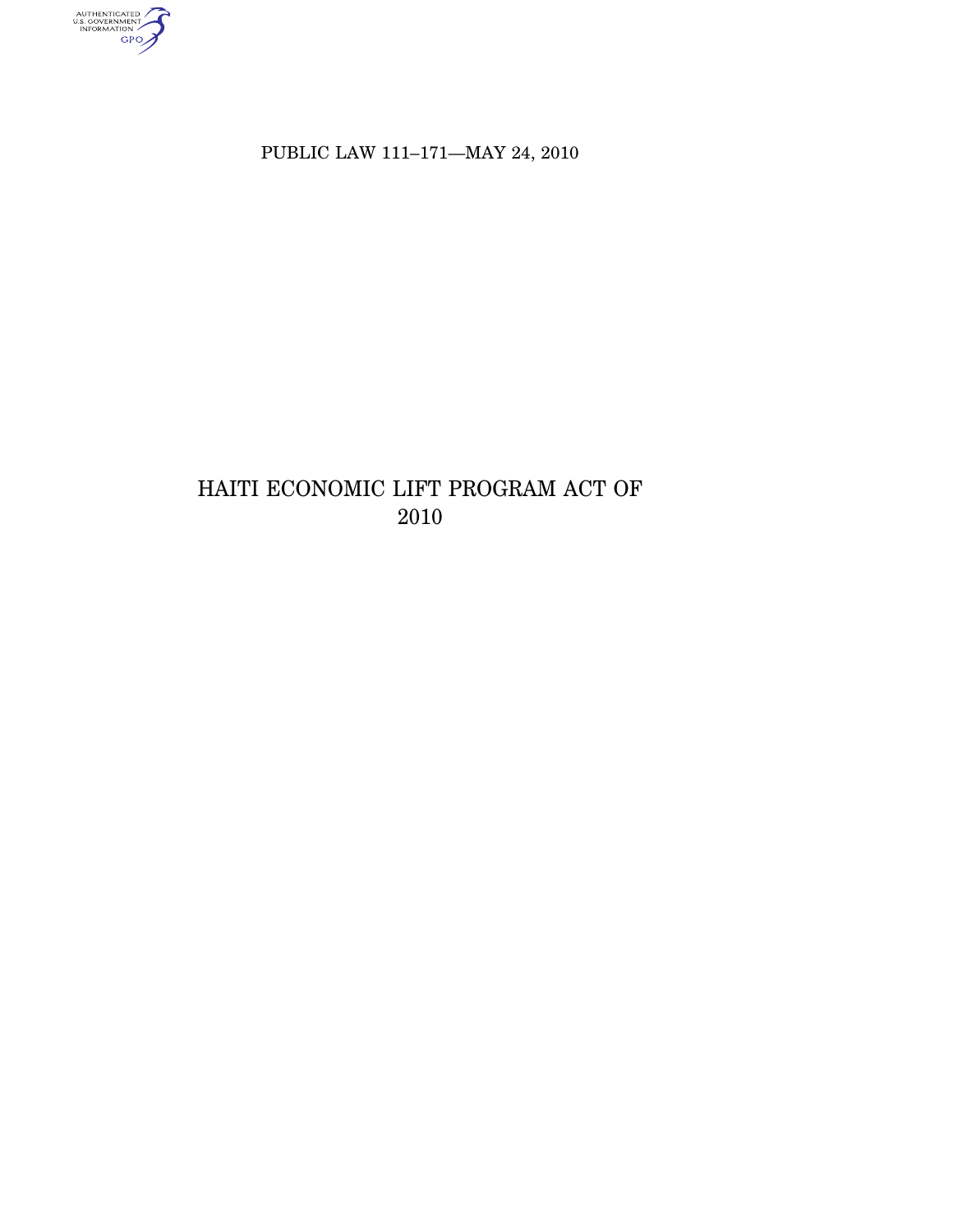# Public Law 111–171 111th Congress

# An Act

May 24, 2010 [H.R. 5160]

To extend the Caribbean Basin Economic Recovery Act, to provide customs support services to Haiti, and for other purposes.

*Be it enacted by the Senate and House of Representatives of the United States of America in Congress assembled,* 

of 2010.<br>19 USC 2701 note. Haiti Economic Lift Program Act

### **SECTION 1. SHORT TITLE.**

This Act may be cited as the ''Haiti Economic Lift Program Act of 2010''.

19 USC 2703a note.

#### **SEC. 2. FINDINGS.**

Congress finds the following:

 $(1)$  On January 12, 2010, Haiti was hit by a 7.0 magnitude earthquake, the worst earthquake to affect Haiti in recorded history. Aftershocks from the earthquake, measuring up to 6.0 on the Richter scale, continued for days afterwards.

(2) The earthquake has devastated Haiti's infrastructure, including homes, offices, factories, roads, ports, communications, and other facilities. The loss of life attributable to the earthquake was massive.

(3) Even before the earthquake, Haiti was the poorest country in the Western Hemisphere, ranking 149 out of 182 countries according to the United Nation's Human Development Index.

(4) In recent years, however, the Government and people of Haiti had taken important steps forward to promote economic growth and development, including making strides towards establishing a competitive apparel sector.

(5) United States trade preference programs, including the Caribbean Basin Economic Recovery Act (as amended by the United States-Caribbean Basin Trade Partnership Act, the Haitian Hemispheric Opportunity through Partnership Encouragement Act of 2006, and the Haitian Hemispheric Opportunity through Partnership Encouragement Act of 2008), which extend duty-free tariff treatment to certain apparel produced in Haiti, have made an important contribution to Haiti's economic development efforts.

(6) However, the Haitian apparel sector has been hard hit by the January 12, 2010, earthquake. A number of apparel factories based in and around Port-au-Prince have been heavily damaged, including the collapse of one major apparel factory that had employed nearly 4,000 workers.

(7) The Port-au-Prince seaport that had served the apparel trade has been badly damaged. And extensive damage to roads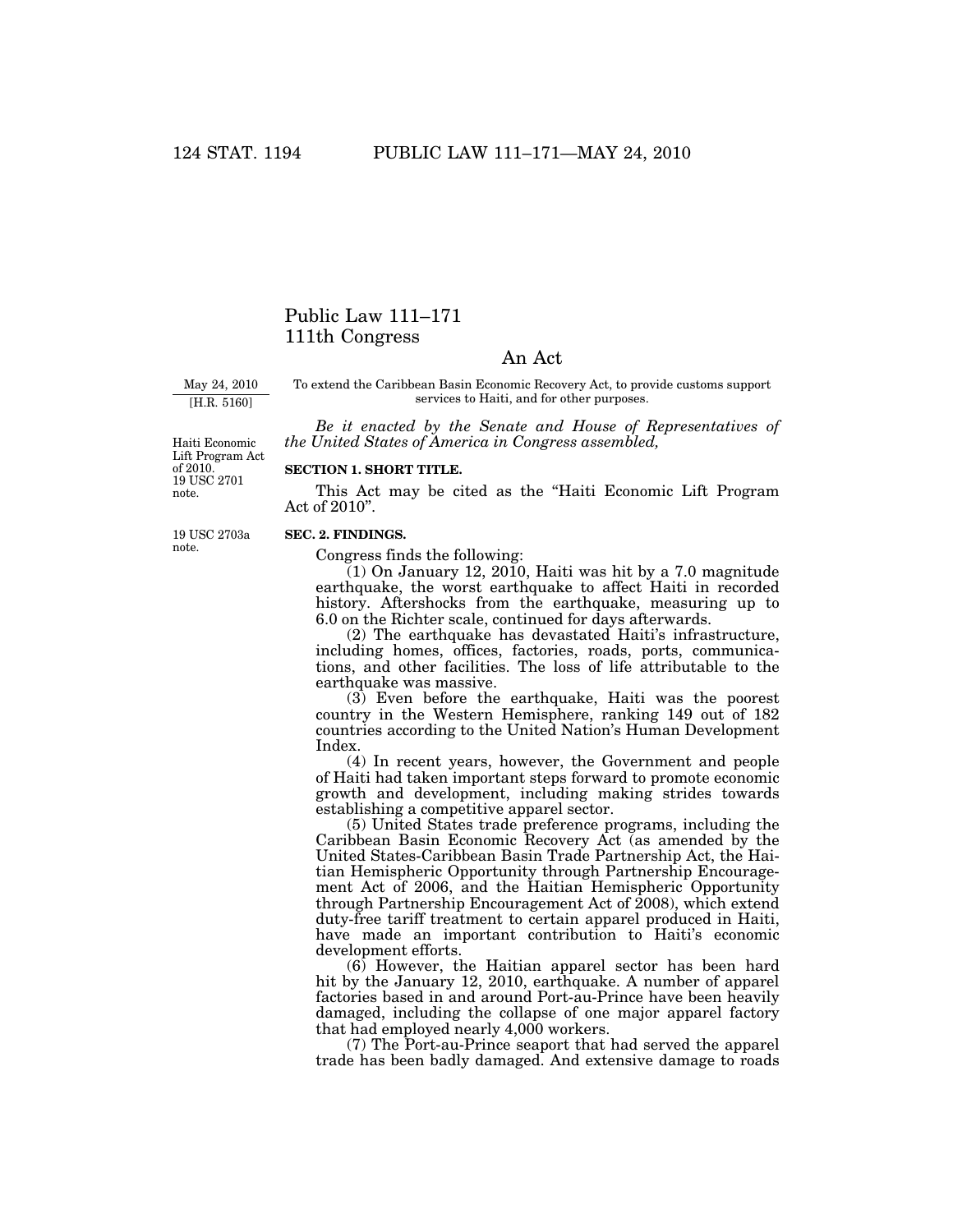has made it difficult to transport apparel to the Dominican Republic for shipment from ports in that country.

(8) According to estimates by the Department of Commerce, imports of apparel articles from Haiti to the United States in 2010 have decreased by 43 percent as compared to the same period in 2009.

(9) The earthquake has increased significantly the costs and uncertainty of doing business in Haiti. A strong and unequivocal commitment from the United States is needed to help Haiti offset these costs and preserve the gains made under United States trade preference programs, and to encourage buyers and investors to stand with Haiti through this crisis.

# **SEC. 3. EXTENSION OF CARIBBEAN BASIN ECONOMIC RECOVERY ACT.**

The Caribbean Basin Economic Recovery Act (19 U.S.C. 2701 et seq.) is amended—

 $(1)$  in section 213(b)-

 $(A)$  in paragraph  $(2)(A)$ —

(i) in clause (iii)—

(I) in subclause (II)(cc), by striking ''September

30, 2010'' and inserting ''September 30, 2020''; and

(II) in subclause  $(IV)(dd)$ , by striking "September 30, 2010'' and inserting ''September 30, 2020''; and

(ii) in clause (iv)(II), by striking "8" and inserting ''18''; and

(B) in paragraph  $(5)(D)(i)$ , by striking "September 30, 2010'' and inserting ''September 30, 2020''; and

 $(2)$  in section  $213\overline{A(h)}$ , by striking "September 30, 2018" and inserting ''September 30, 2020''.

# **SEC. 4. APPAREL AND OTHER ARTICLES SUBJECT TO CERTAIN ASSEMBLY RULES.**

(a) CERTAIN OTHER APPAREL ARTICLES.—Section 213A(b)(3) of the Caribbean Basin Economic Recovery Act (19 U.S.C. 2703a(b)(3)) is amended by adding at the end the following:

''(F) CERTAIN OTHER APPAREL ARTICLES.—

''(i) IN GENERAL.—Any of the apparel articles described in clause (ii) that is wholly assembled, or knit-to-shape, in Haiti from any combination of fabrics, fabric components, components knit-to-shape, or yarns and is imported directly from Haiti or the Dominican Republic shall enter the United States free of duty, without regard to the source of the fabric, fabric components, components knit-to-shape, or yarns from which

the article is made.<br>
"(ii) ARTICLES DESCRIBED.—Apparel articles described in this clause are apparel articles in the following category numbers that fall within the following statistical reporting numbers of the HTS (as in effect on the day before the date of the enactment of this subparagraph):

19 USC 2703a.

19 USC 2703.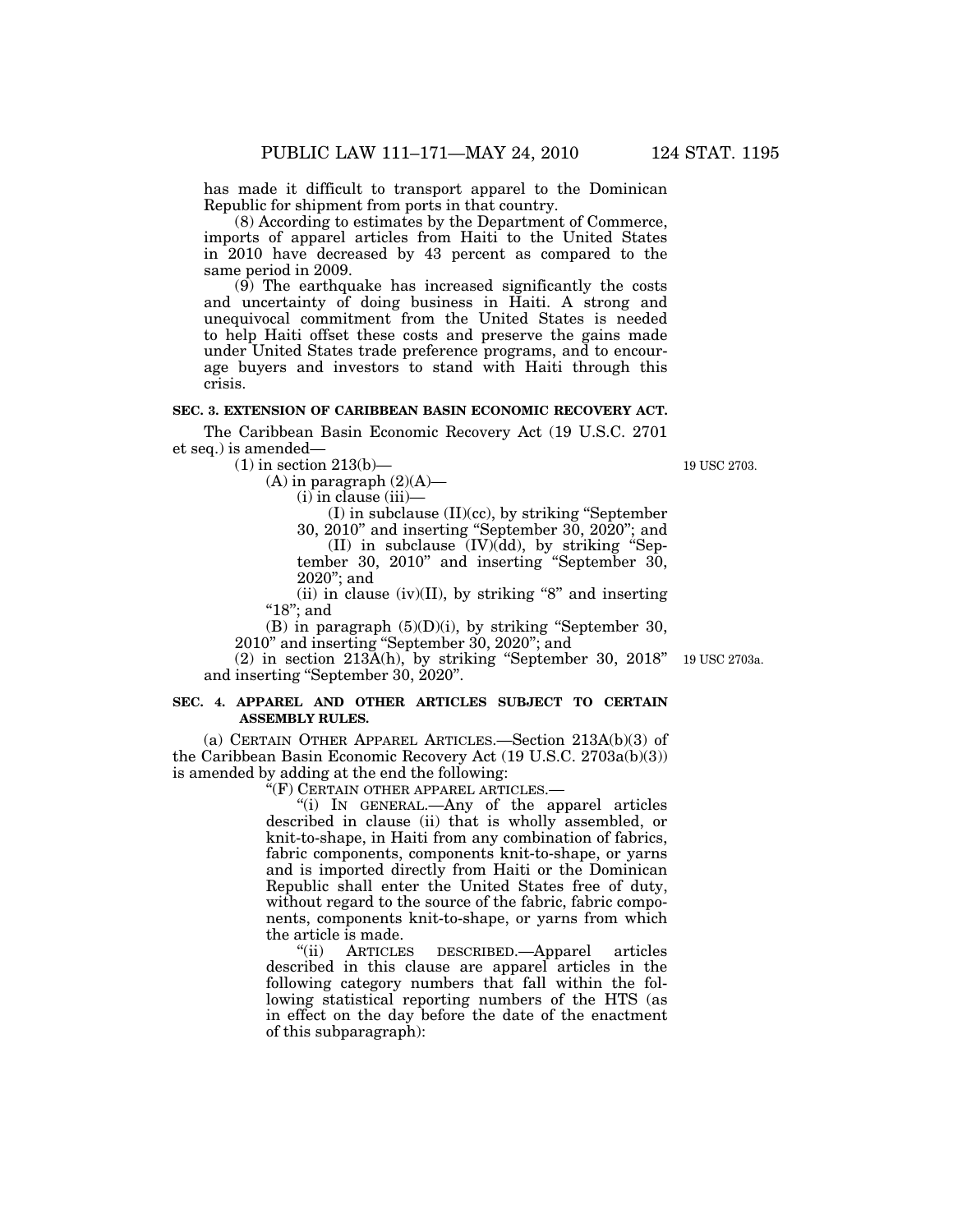124 STAT. 1196 PUBLIC LAW 111-171-MAY 24, 2010

| "Category Number | <b>HTS</b> Statistical<br><b>Reporting Number</b> |
|------------------|---------------------------------------------------|
| 334              | 6101.90.9010                                      |
|                  | 6112.11.0010                                      |
|                  | 6103.22.0010                                      |
|                  | 6113.00.9015                                      |
| 335              | 6104.22.0010                                      |
|                  | 6104.29.2010                                      |
|                  | 6112.11.0020                                      |
| 336              | 6104.49.9010                                      |
| 338              | 6103.22.0050                                      |
|                  | 6105.90.8010                                      |
|                  | 6112.11.0030                                      |
| 339              | 6104.22.0060                                      |
|                  | 6104.29.2049                                      |
|                  | 6106.90.2510                                      |
|                  | 6106.90.3010                                      |
|                  | 6110.20.1031                                      |
|                  | 6110.20.1033                                      |
|                  | 6112.11.0040                                      |
| 342              | 6104.22.0030                                      |
|                  | 6104.29.2022                                      |
|                  | 6104.52.0010                                      |
|                  | 6104.52.0020                                      |
|                  | 6104.59.8010                                      |
| 350              | 6107.91.0040                                      |
|                  | 6107.91.0090                                      |
| 351              | 6107.21.0010                                      |
|                  | 6107.21.0020                                      |
|                  | 6107.91.0030                                      |
|                  | 6108.31.0010                                      |
|                  | 6108.31.0020                                      |
| 433              | 6103.23.0007                                      |
|                  | 6103.29.0520                                      |
|                  | 6103.31.0000                                      |
|                  | 6103.33.1000                                      |
|                  | 6103.39.8020                                      |
| 434              | 6101.30.1500                                      |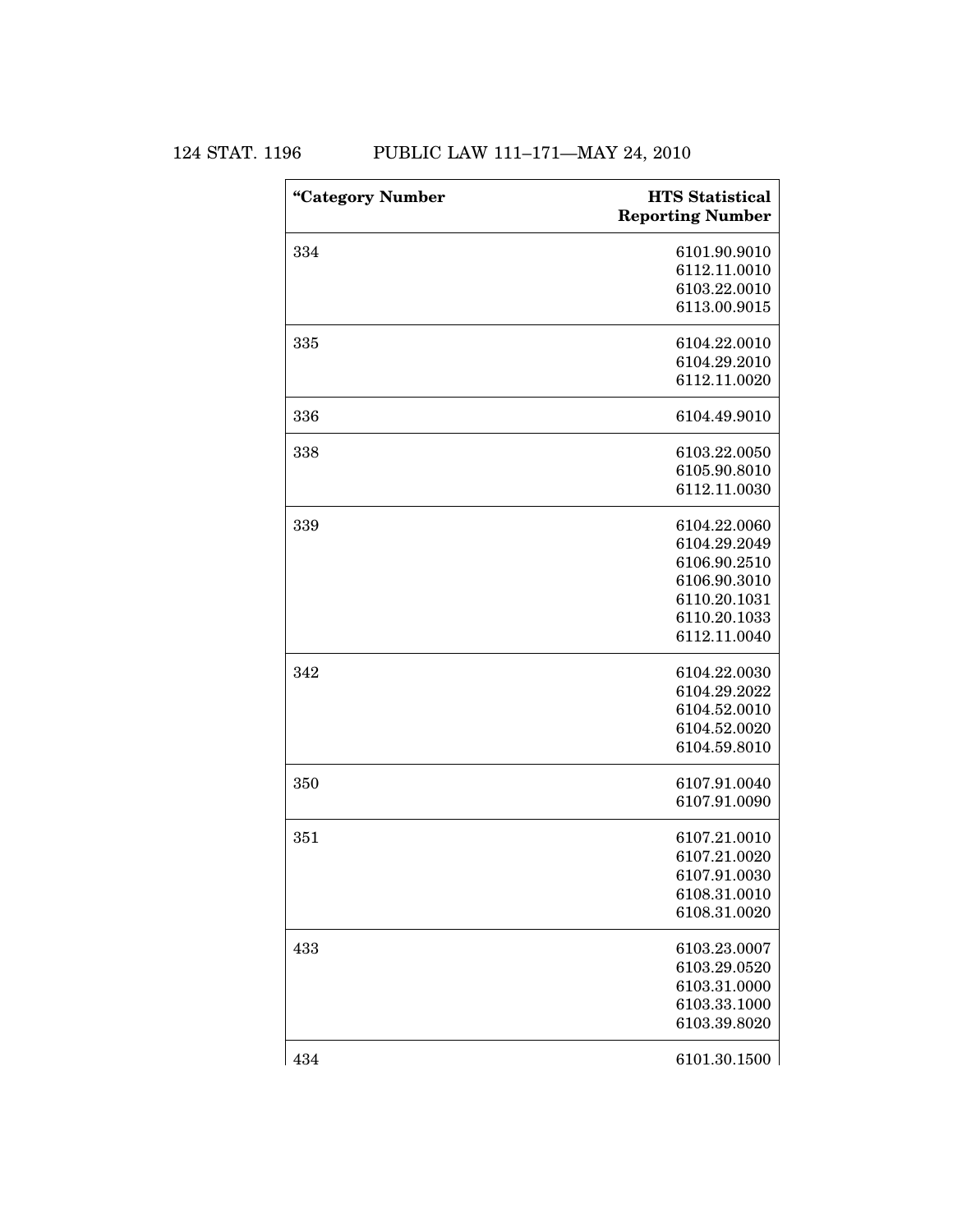|     | 6101.90.0500                 |
|-----|------------------------------|
|     | 6101.90.9020                 |
|     | 6103.23.0005                 |
|     | 6103.29.0510                 |
| 435 | 6102.30.1000                 |
|     | 6102.90.9010                 |
|     | 6104.23.0010                 |
|     | 6104.29.0510                 |
|     | 6104.29.2012                 |
|     | 6104.33.1000                 |
|     | 6104.39.2020                 |
| 438 | 6103.23.0025                 |
|     | 6103.29.0550                 |
|     | 6104.23.0020                 |
|     | 6104.29.0560                 |
|     | 6104.29.2051                 |
|     | 6105.90.1000                 |
|     | 6105.90.8020                 |
|     | 6106.20.1020                 |
|     | 6106.90.1010                 |
|     | 6106.90.1020                 |
|     | 6106.90.2520                 |
|     | 6106.90.3020                 |
|     | 6110.11.0070                 |
|     | 6110.12.2070                 |
|     | 6110.12.2080                 |
|     | 6110.19.0070                 |
|     | 6110.19.0080<br>6110.30.1550 |
|     | 6110.30.1560                 |
| 633 | 6103.23.0037                 |
|     | 6103.29.1015                 |
|     | 6103.33.2000                 |
|     | 6103.39.1000                 |
|     | 6103.39.8030                 |
| 634 | 6101.30.1000                 |
|     | 6101.90.9030                 |
|     | 6103.23.0036                 |
|     | 6103.29.1010                 |
|     | 6112.12.0010                 |
|     | 6112.19.1010                 |
|     | 6112.20.1010                 |
|     | 6112.20.1030                 |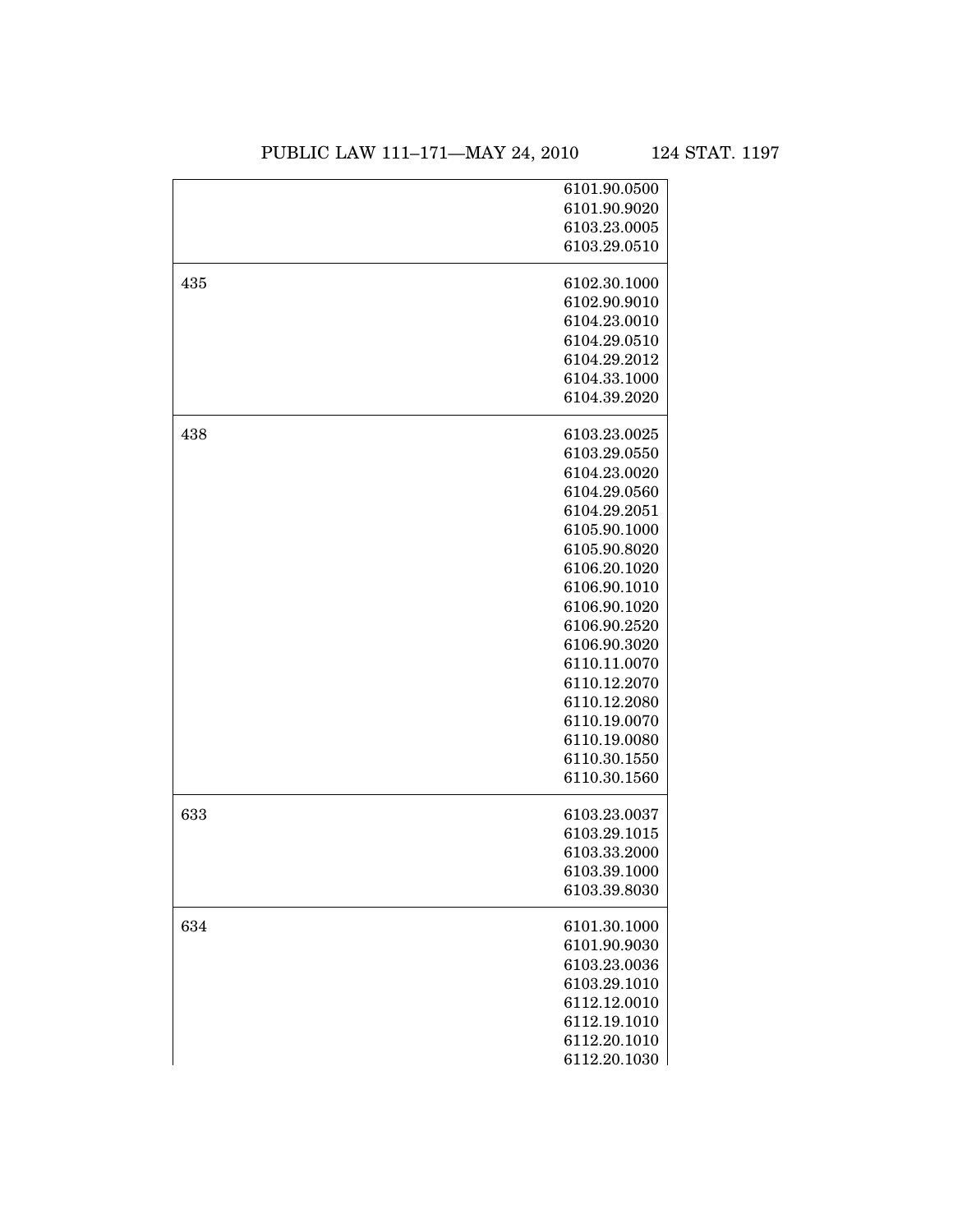124 STAT. 1198 PUBLIC LAW 111–171—MAY 24, 2010

|     | 6113.00.9025 |
|-----|--------------|
| 635 | 6102.30.0500 |
|     | 6102.90.9015 |
|     | 6104.23.0026 |
|     | 6104.29.1010 |
|     | 6104.29.2014 |
|     | 6104.39.2030 |
|     | 6112.12.0020 |
|     | 6112.19.1020 |
|     | 6112.20.1020 |
|     | 6112.20.1040 |
|     | 6113.00.9030 |
| 636 | 6104.49.9030 |
|     | 6104.44.2020 |
| 638 | 6103.23.0075 |
|     | 6103.29.1050 |
|     | 6105.90.8030 |
|     | 6110.30.1050 |
|     | 6110.30.2051 |
|     | 6110.30.2053 |
|     | 6112.12.0030 |
|     | 6112.19.1030 |
| 639 | 6104.23.0036 |
|     | 6104.29.1050 |
|     | 6104.29.2055 |
|     | 6106.90.2530 |
|     | 6106.90.3030 |
|     | 6110.30.1060 |
|     | 6110.30.2061 |
|     | 6110.30.2063 |
|     | 6112.12.0040 |
|     | 6112.19.1040 |
| 651 | 6107.22.0010 |
|     | 6107.22.0015 |
|     | 6107.22.0025 |
|     | 6107.99.1030 |
|     | 6108.32.0015 |
|     |              |

''(iii) CATEGORY DEFINED.—In this subparagraph, the term 'category' has the meaning given that term in paragraph  $(2A)(E)$  of this subsection.". (b) MADE-UP TEXTILE ARTICLES.—Section 213A(b)(3) of the

Caribbean Basin Economic Recovery Act (19 U.S.C. 2703a(b)(3)),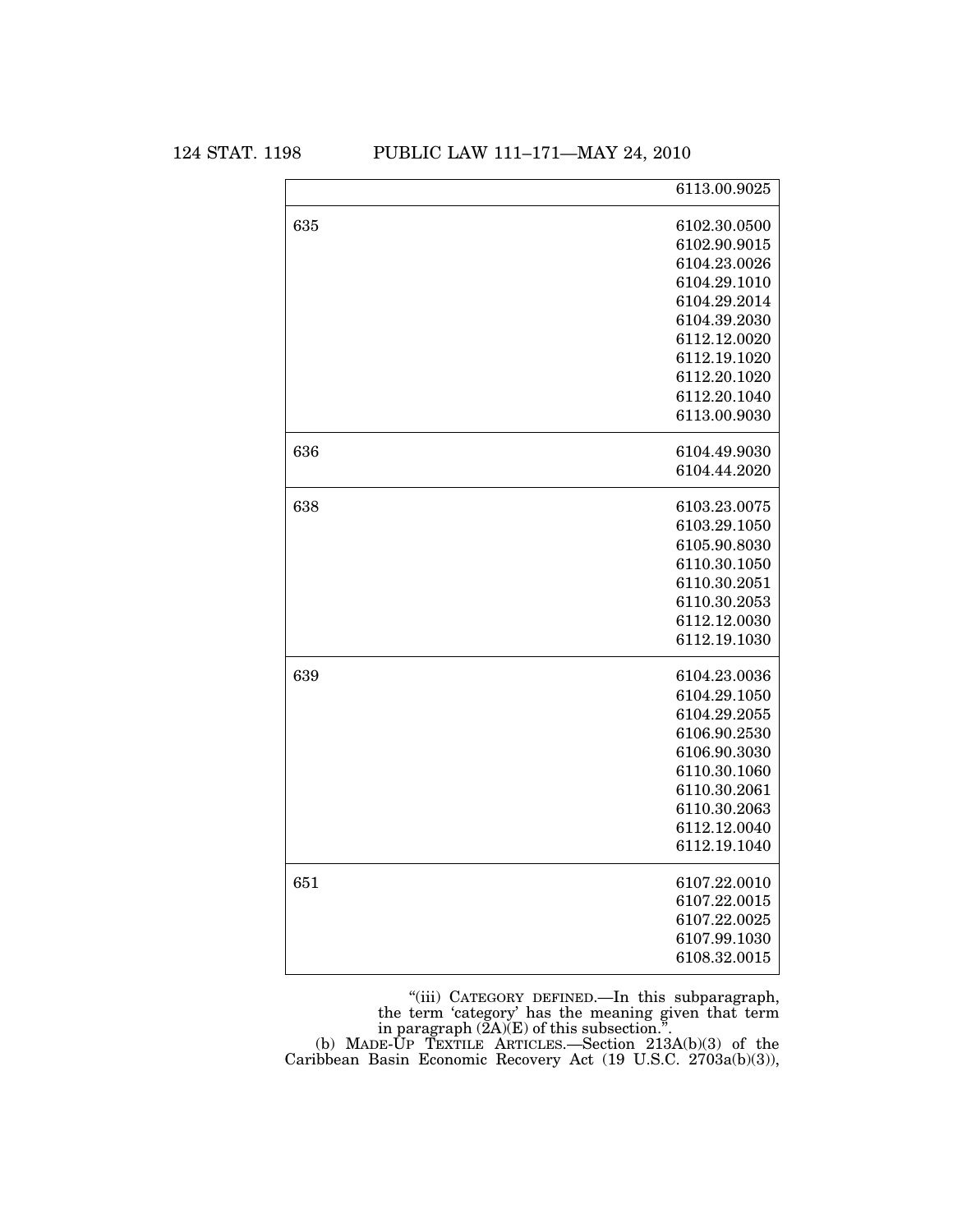as amended by subsection (a), is further amended by adding at the end the following:

''(G) MADE-UP TEXTILE ARTICLES.—

''(i) IN GENERAL.—Any of the made-up textile articles described in clauses (ii) and (iii) that is wholly assembled, or knit-to-shape, in Haiti from any combination of fabrics, fabric components, components knit-to-shape, or yarns and is imported directly from Haiti or the Dominican Republic shall enter the United States free of duty, without regard to the source of the fabric, fabric components, components knit-toshape, or yarns from which the article is made.

''(ii) ARTICLES DESCRIBED.—Made-up textile articles described in this clause are articles in the following category numbers that fall within the following statistical reporting numbers of the HTS (as in effect on the day before the date of the enactment of this subparagraph):

| "Category Number | <b>HTS Statistical</b><br><b>Reporting Number</b> |
|------------------|---------------------------------------------------|
| 363              | 6302.60.0020                                      |
|                  | 6302.91.0015                                      |
|                  | 6302.91.0035                                      |
|                  | 6307.90.8940                                      |
| 369              | 6304.91.0020                                      |
|                  | 6304.92.0000                                      |
|                  | 6302.60.0010                                      |
|                  | 6302.60.0030                                      |
|                  | 6302.91.0005                                      |
|                  | 6302.91.0050                                      |
|                  | 6307.90.8910                                      |
|                  | 6307.90.8945                                      |
|                  | 5701.90.2020                                      |
|                  | 5702.39.2010                                      |
|                  | 5702.50.5600                                      |
|                  | 5702.99.0500                                      |
|                  | 5702.99.1500                                      |
|                  | 5705.00.2020                                      |
|                  | 5807.10.0510                                      |
|                  | 5807.90.0510                                      |
|                  | 6307.90.3010                                      |
|                  | 6301.30.0010                                      |
|                  | 6305.20.0000                                      |
|                  | 6307.10.1020                                      |
|                  | 6307.10.1090                                      |
|                  | 6406.10.7700                                      |
|                  | 9404.90.1000                                      |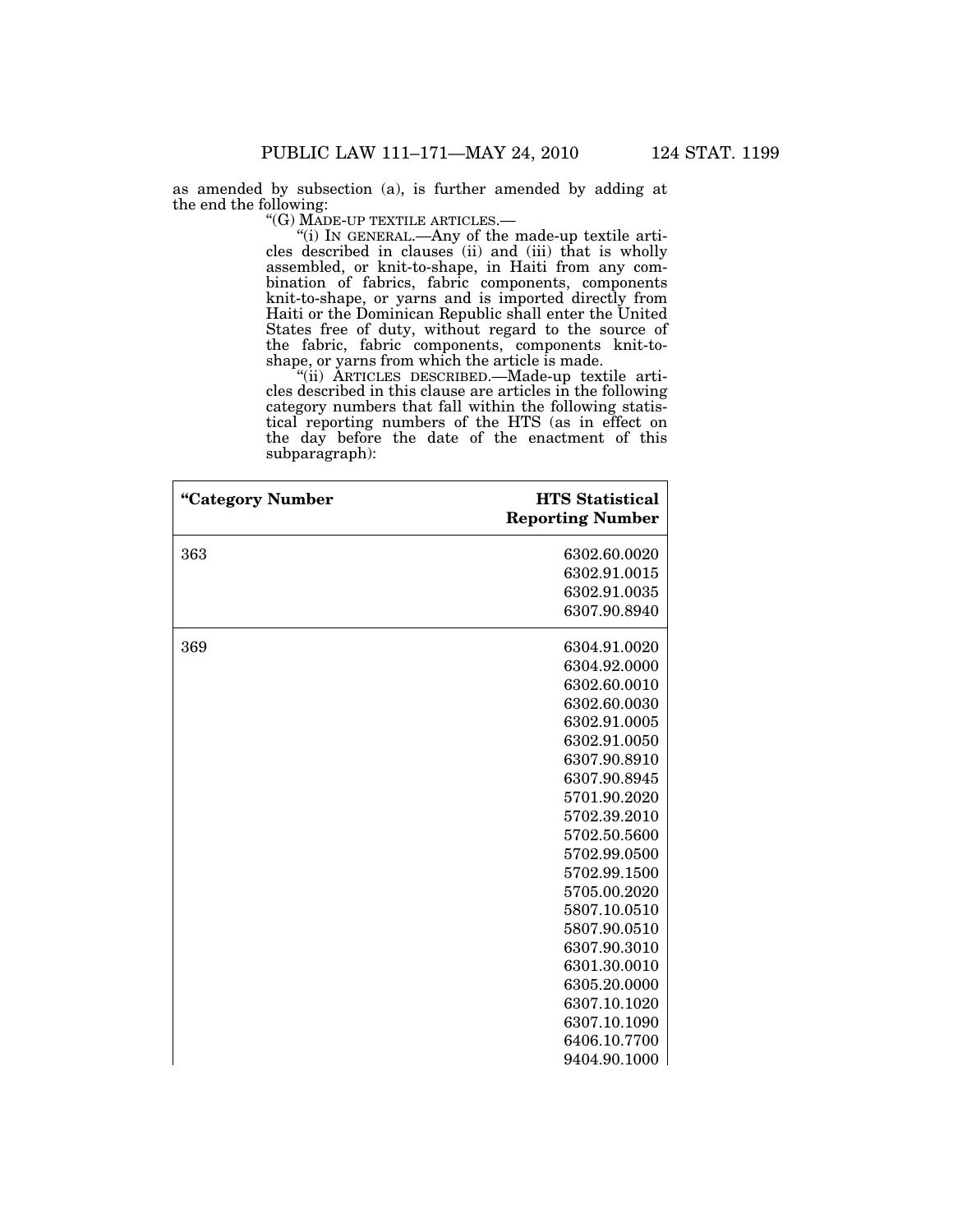124 STAT. 1200 PUBLIC LAW 111-171-MAY 24, 2010

|     | 9404.90.9505 |
|-----|--------------|
|     | 6301.30.0020 |
|     | 6302.91.0045 |
| 465 | 5701.10.9000 |
|     | 5702.50.2000 |
|     | 5702.50.4000 |
|     | 5702.91.3000 |
|     | 5702.91.4000 |
|     | 5703.10.2000 |
|     | 5703.10.8000 |
|     | 5704.10.0010 |
|     | 5705.00.2005 |
|     | 5705.00.2015 |
|     | 5702.31.1000 |
|     | 5702.31.2000 |
| 469 | 6304.19.3040 |
|     | 6304.91.0050 |
|     | 6304.99.1500 |
|     | 6304.99.6010 |
|     | 5601.29.0020 |
|     | 6302.39.0010 |
|     | 6406.10.9020 |
| 665 | 5701.90.1030 |
|     | 5701.90.2030 |
|     | 5702.32.1000 |
|     | 5702.32.2000 |
|     | 5702.42.2090 |
|     | 5702.50.5200 |
|     | 5702.92.1000 |
|     | 5702.92.9000 |
|     | 5703.20.1000 |
|     | 5703.30.2000 |
|     | 5703.30.8030 |
|     | 5703.30.8080 |
|     | 5704.10.0090 |
|     | 5705.00.2030 |
|     | 5703.20.2010 |
|     | 5703.20.2090 |
| 666 | 6304.11.2000 |
|     | 6304.91.0040 |
|     | 6304.93.0000 |
|     | 6304.99.6020 |
|     | 6301.40.0010 |
|     | 6301.40.0020 |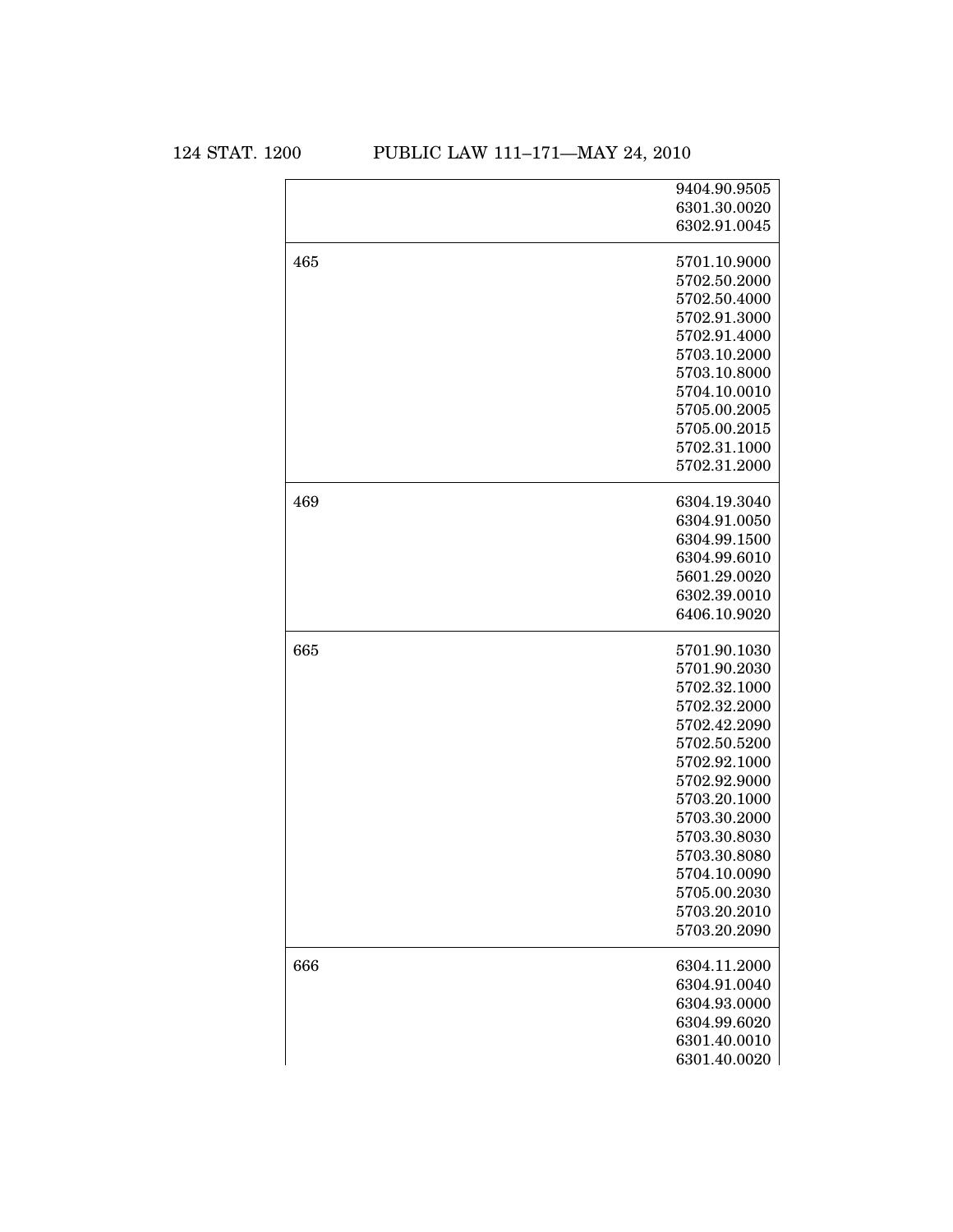|     | 6301.90.0010 |
|-----|--------------|
| 669 | 5601.10.2000 |
|     | 5601.22.0090 |
|     | 5807.10.0520 |
|     | 5807.90.0520 |
|     | 6307.90.3020 |
|     | 6305.32.0010 |
|     | 6305.32.0020 |
|     | 6305.32.0050 |
|     | 6305.32.0060 |
|     | 6305.39.0000 |
|     | 6406.10.9040 |
|     | 6308.00.0020 |
| 899 | 6304.11.3000 |
|     | 6304.19.3060 |
|     | 6304.91.0070 |
|     | 6304.99.3500 |
|     | 6304.99.6040 |
|     | 5601.29.0090 |
|     | 6301.90.0030 |
|     | 6305.90.0000 |
|     | 6406.10.9060 |
| 900 | 5601.29.0010 |
|     | 5701.90.2010 |
|     | 6301.90.0020 |
|     |              |

''(iii) OTHER ARTICLES DESCRIBED.—Made-up textile articles described in this clause are articles that fall within statistical reporting number 6406.10.9090 of the HTS (as in effect on the day before the date of the enactment of this subparagraph).

''(iv) CATEGORY DEFINED.—In this subparagraph, the term 'category' has the meaning given that term in paragraph  $(\tilde{Z}A)(E)$  of this subsection.".

### **SEC. 5. MODIFICATION OF TARIFF PREFERENCE LEVELS; VERIFICATION WITH RESPECT TO TRANSSHIPMENT FOR CERTAIN APPAREL ARTICLES.**

Section 213A(b) of the Caribbean Basin Economic Recovery Act (19 U.S.C. 2703a(b)) is amended—

(1) in paragraph (2)—

 $(A)$  in subparagraph  $(A)(ii)$ —

(i) by striking ''The preferential treatment'' and inserting ''Except as provided in paragraph (2A), the preferential treatment''; and

(ii) by striking "9" and inserting "11"; and

(B) in subparagraph (B)(iii)—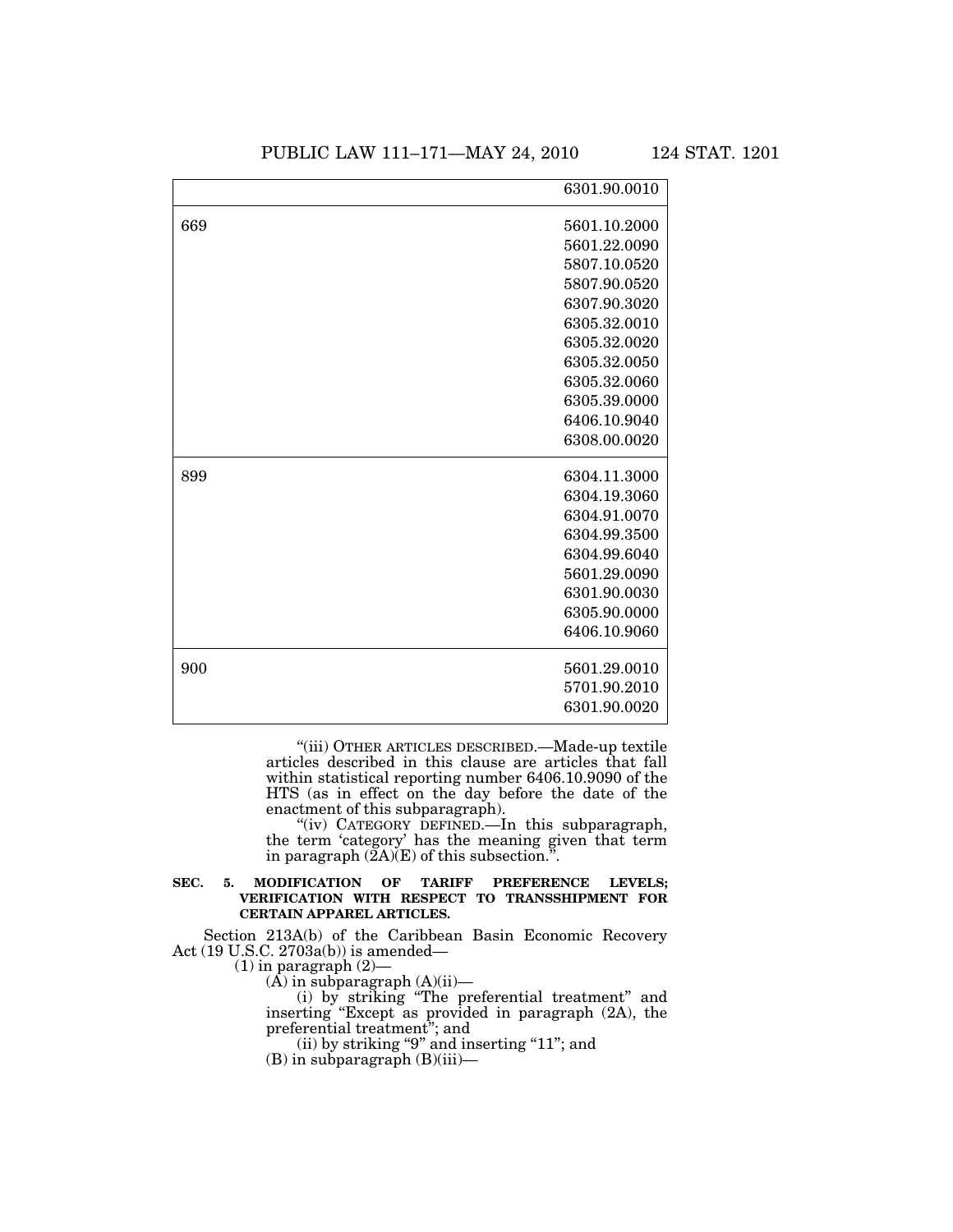(i) by striking ''The preferential treatment'' and inserting ''Except as provided in paragraph (2A), the preferential treatment''; and

 $(ii)$  by striking "9" and inserting "11"; and

(2) by inserting after paragraph (2) the following:

"(2A) SPECIAL RULE FOR CERTAIN WOVEN ARTICLES AND CERTAIN KNIT ARTICLES ENTERED DURING FISCAL YEAR 2010 AND SUCCEEDING 1-YEAR PERIODS.—<br>"(A) IN GENERAL.—Except as provided in subpara-

graphs (B) and (C) and subject to subparagraph (D), if 52,000,000 square meter equivalents of apparel articles described in paragraph  $(2)(A)(i)$  or  $(2)(B)(i)$  enter the United States during the 1-year period beginning October 1, 2009, or any of the succeeding 1-year periods, the President shall extend the preferential treatment described in paragraph  $(2)(A)(i)$  or  $(2)(B)(i)$  (as the case may be) to not more than 200,000,000 square meter equivalents of apparel articles described in paragraph  $(2)(\overline{A})(i)$  or  $(2)(\overline{B})(i)$  (as the case may be) during that 1-year period, and shall publish notice of the extension in the Federal Register.

''(B) EXCEPTION FOR CERTAIN WOVEN ARTICLES.—

''(i) IN GENERAL.—In the case of apparel articles described in clause (ii), subparagraph (A) shall be applied by substituting '70,000,000' for '200,000,000'.

''(ii) APPAREL ARTICLES DESCRIBED.—Apparel articles described in this clause are apparel articles described in paragraph  $(2)(A)(i)$  that are the following: ''(I) CATEGORY 347.—Apparel articles in category 347 that fall within the following statistical reporting numbers of the HTS (as in effect on the day before the date of the enactment of this paragraph):

|                | $6203.19.1020$ , $6203.42.4011$ , $6203.42.4061$ |  |
|----------------|--------------------------------------------------|--|
| $6203.19.9020$ |                                                  |  |
| $6203.22.3020$ |                                                  |  |
| 6203.22.3030   |                                                  |  |
| $6203.42.4003$ |                                                  |  |
|                | 6203.42.4006  6203.42.4051  6211.32.0040         |  |

''(II) CATEGORY 348.—Apparel articles in category 348 that fall within the following statistical reporting numbers of the HTS (as in effect on the day before the date of the enactment of this paragraph):

| $"6204.12.0030$<br>$6204.19.8030$<br>$6204.22.3040$<br>$6204.22.3050$<br>$6204.29.4034$<br>$6204.62.3000$ | $6204.62.4011$<br>$6204.62.4021$<br>$6204.62.4031$<br>$6204.62.4041$<br>$6204.62.4051$ | 6204.69.9010<br>6210.50.9060<br>6211.20.1550<br>6211.20.6810<br>6211.42.0030 |
|-----------------------------------------------------------------------------------------------------------|----------------------------------------------------------------------------------------|------------------------------------------------------------------------------|
| $6204.62.4003$<br>$6204.62.4006$                                                                          | 6204.62.4066<br>$6204.69.6010$                                                         |                                                                              |

''(III) CATEGORY 647.—Apparel articles in category 647 that fall within the following statistical reporting numbers of the HTS (as in effect on

President. Notice. Federal Register, publication.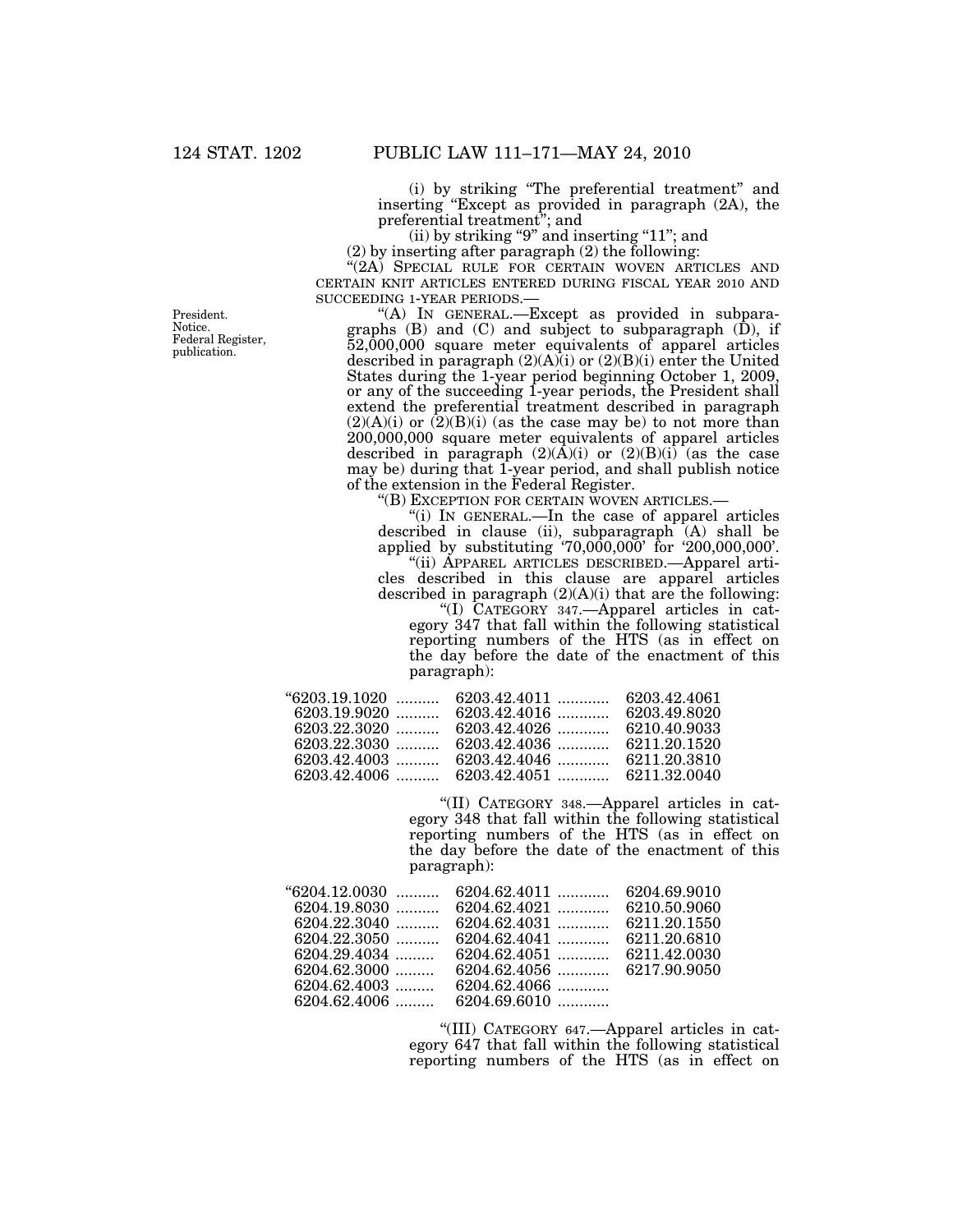the day before the date of the enactment of this paragraph):

| $"6203.23.0060$ |                |  |
|-----------------|----------------|--|
| $6203.23.0070$  |                |  |
| $6203.29.2030$  |                |  |
| $6203.29.2035$  |                |  |
| $6203.43.2500$  |                |  |
| $6203.43.3510$  |                |  |
| $6203.43.3590$  | $6203.49.2045$ |  |
| $6203.43.4010$  | $6203.49.2060$ |  |

''(IV) CATEGORY 648.—Apparel articles in category 648 that fall within the following statistical reporting numbers of the HTS (as in effect on the day before the date of the enactment of this paragraph):

| $"6204.23.0040$ | $6204.63.3510$ | 6204.69.6030 |
|-----------------|----------------|--------------|
| $6204.23.0045$  | $6204.63.3530$ | 6204.69.9030 |
| $6204.29.2020$  | $6204.63.3532$ | 6210.50.5031 |
| $6204.29.2025$  | $6204.63.3540$ | 6210.50.5039 |
| $6204.29.4038$  | $6204.69.2510$ | 6211.20.1555 |
| $6204.63.2000$  | $6204.69.2530$ | 6211.20.6820 |
| $6204.63.3010$  | $6204.69.2540$ | 6211.43.0040 |
| $6204.63.3090$  |                |              |
|                 |                |              |

''(C) EXCEPTION FOR CERTAIN KNIT ARTICLES.— ''(i) IN GENERAL.—In the case of apparel articles described in clause (ii), subparagraph (A) shall be applied by substituting '85,000,000' for '200,000,000'.

''(ii) APPAREL ARTICLES DESCRIBED.—Apparel articles described in this clause are apparel articles described in paragraph  $(2)(B)(i)$  that fall within the following statistical reporting numbers of the HTS (as in effect on the day before the date of the enactment of this paragraph), other than shirts with plackets and pointed collars:

| $"6105.10.0010$ | 6109.10.0040                             | 6110.30.3053 |
|-----------------|------------------------------------------|--------------|
|                 | 6109.10.0018  6109.10.0045  6110.30.3059 |              |
| 6109.10.0027    | 6110.20.2079                             |              |

''(D) VERIFICATION WITH RESPECT TO TRANSSHIPMENT FOR CERTAIN APPAREL ARTICLES.—

"(i) IN GENERAL.—Not later than April 1, July 1, Deadlines. October 1, and January 1 of each year, the Commissioner responsible for United States Customs and Border Protection shall verify that apparel articles imported into the United States under this paragraph are not being unlawfully transshipped (within the meaning of subsection (f)) into the United States.

"(ii) REPORT TO PRESIDENT.—If the Commissioner determines pursuant to clause (i) that apparel articles imported into the United States under this paragraph are being unlawfully transshipped into the United States, the Commissioner shall report that determination to the President.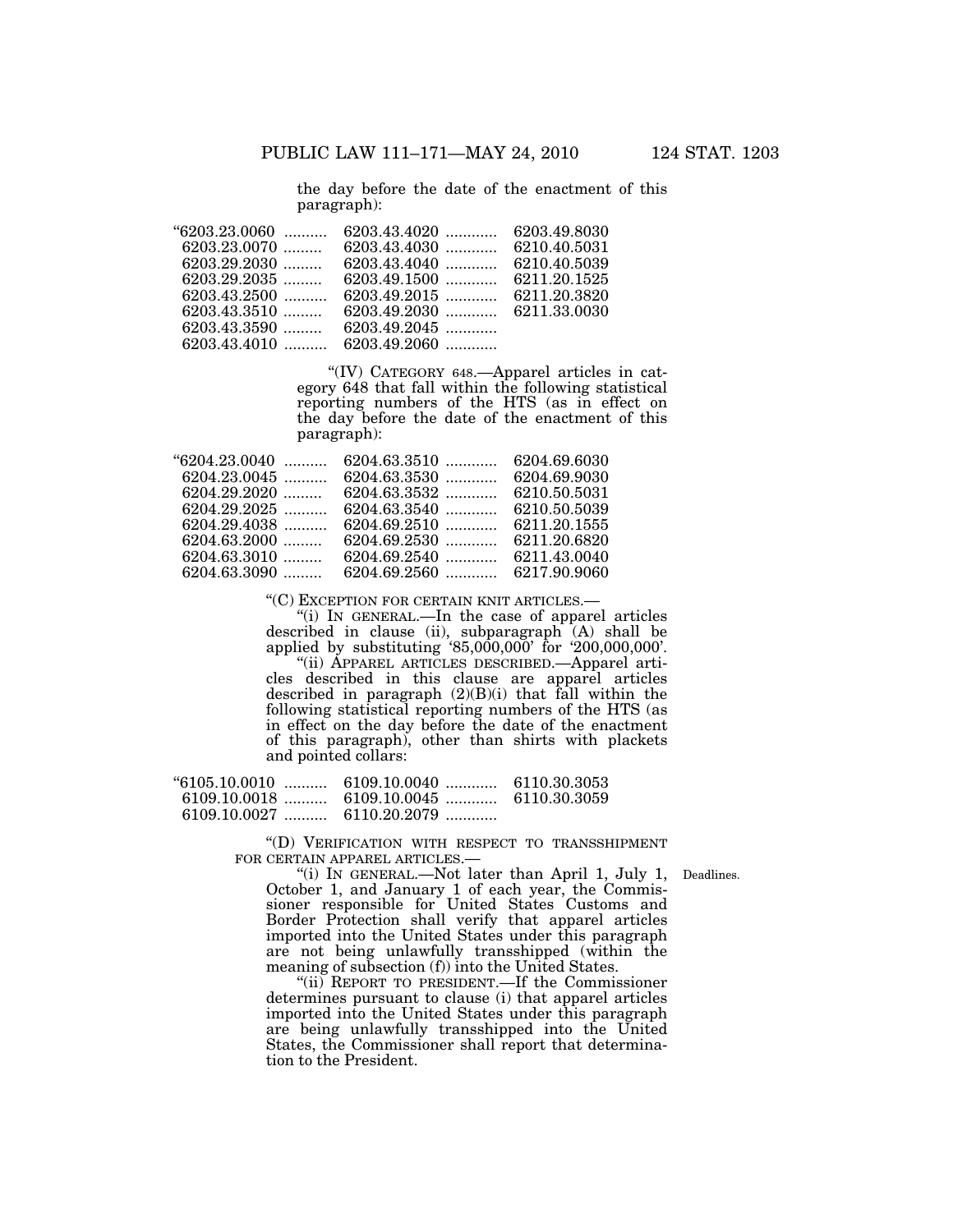Notice. Federal Register, publication.

''(iii) AUTHORITY TO REDUCE QUANTITATIVE LIMITA- TION.—If, in any 1-year period with respect to which the President extends preferential treatment as described in this paragraph, the Commissioner reports to the President pursuant to clause (ii) regarding unlawful transshipments, the President—

''(I) may modify the quantitative limitation under this paragraph as the President considers appropriate to account for such transshipments; and

''(II) if the President modifies the limitation under subclause (I), shall publish notice of the modification in the Federal Register.

''(E) CATEGORY DEFINED.—In this paragraph, the term 'category' means the number assigned under the U.S. Textile and Apparel Category System of the Office of Textiles and Apparel of the Department of Commerce, as listed in the HTS under the applicable heading or subheading (as in effect on the day before the date of the enactment of this paragraph).''.

#### **SEC. 6. EARNED IMPORT ALLOWANCE RULE.**

Section 213A(b)(4)(B)(ii)(I) of the Caribbean Basin Economic Recovery Act (19 U.S.C. 2703a(b)(4)(B)(ii)(I)) is amended by striking ''three'' and inserting ''two''.

# **SEC. 7. EXTENSION OF VALUE-ADDED RULE.**

Section 213A of the Caribbean Basin Economic Recovery Act (19 U.S.C. 2703a), as amended by this Act, is further amended—

(1) in subsection (a), by striking paragraph (1) and inserting the following:

''(1) INITIAL APPLICABLE 1-YEAR PERIOD.—The term 'initial applicable 1-year period' means the 1-year period beginning on December 20, 2006.''; and

 $(2)$  in subsection  $(b)(1)$ –

(A) in subparagraph (A), by striking ''an applicable 1-year period'' and inserting ''the initial applicable 1-year period and any 1-year period thereafter'';

(B) in subparagraph (B)—

(i) in clause (i)—

(I) by striking ''any applicable 1-year period'' and inserting ''the initial applicable 1-year period and any 1-year period thereafter''; and

(II) by striking ''the applicable 1-year period'' and inserting ''that 1-year period'';

 $(ii)$  in clause  $(iv)(II)$ 

(I) in the subclause heading, by striking ''APPLICABLE'';

(II) by striking ''In each of the second, third, fourth, and fifth applicable 1-year periods'' and inserting ''In any 1-year period after the initial applicable 1-year period''; and

(III) by striking ''applicable 1-year period'' each place it appears and inserting ''1-year period'';

 $(iii)$  in clause  $(v)(I)$ —

(I) in item (aa), by striking '', the second applicable 1-year period, and the third applicable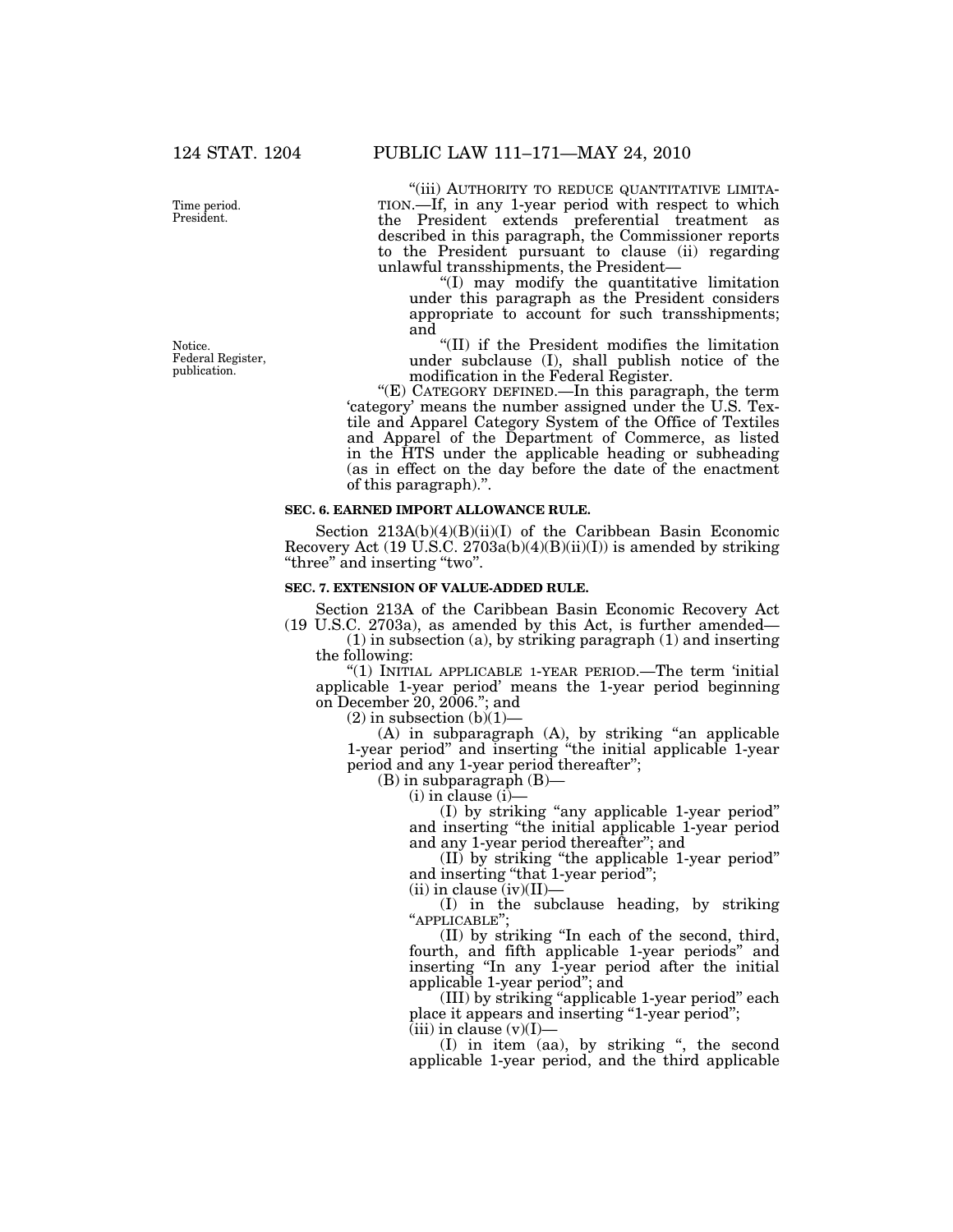1-year period'' and inserting ''and the succeeding 8 1-year periods'';

(II) in item (bb), by striking ''the fourth applicable 1-year period'' and inserting ''the 1-year period beginning on December 20, 2015, and the 1-year period beginning on December 20, 2016''; and

(III) in item (cc), by striking ''the fifth applicable 1-year period'' and inserting ''the 1-year period beginning on December 20, 2017''; and  $(iv)$  in clause  $(vi)$ —

(I) in subclause (II)—

(aa) by striking ''any applicable 1-year period'' and inserting ''the initial applicable 1-year period or any 1-year period thereafter''; and

(bb) by striking "applicable 1-year period" each place it appears and inserting "1-year period''; and  $\overline{(\text{II})}$  in subclause  $(\text{III})$ —

(aa) in item (aa), by striking ''an applicable 1-year period'' and inserting ''the initial applicable 1-year period or any 1-year period thereafter''; and

(bb) by striking "applicable 1-year period" each place it appears and inserting "1-year period''; and

(C) in subparagraph (C)—

(i) by striking ''applicable 1-year periods'' and inserting "1-year periods";

(ii) by striking the table and inserting the following:

| "During: |
|----------|
|          |
|          |

# **the corresponding percentage is:**

the initial applicable 1-year period ....... 1 percent. each of the succeeding 11 1-year peri-

ods ........................................................ 1.25 percent.'';

and

(iii) in the flush text, by striking ''the last day of the fifth applicable 1-year period'' and inserting ''December 19, 2018''.

# **SEC. 8. WIRE HARNESSES.**

Section 213A(c) of the Caribbean Basin Economic Recovery Act (19 U.S.C. 2703A(c)) is amended by striking "5-year period" and inserting "10-year period".

# **SEC. 9. CUSTOMS SUPPORT SERVICES.**

(a) IN GENERAL.—

(1) RAPID RESPONSE TEAM.—The Commissioner responsible for United States Customs and Border Protection (in this section referred to as the ''Commissioner'') shall, in consultation with the United States Coast Guard, the Drug Enforcement

19 USC 2703a.

19 USC 2703a note.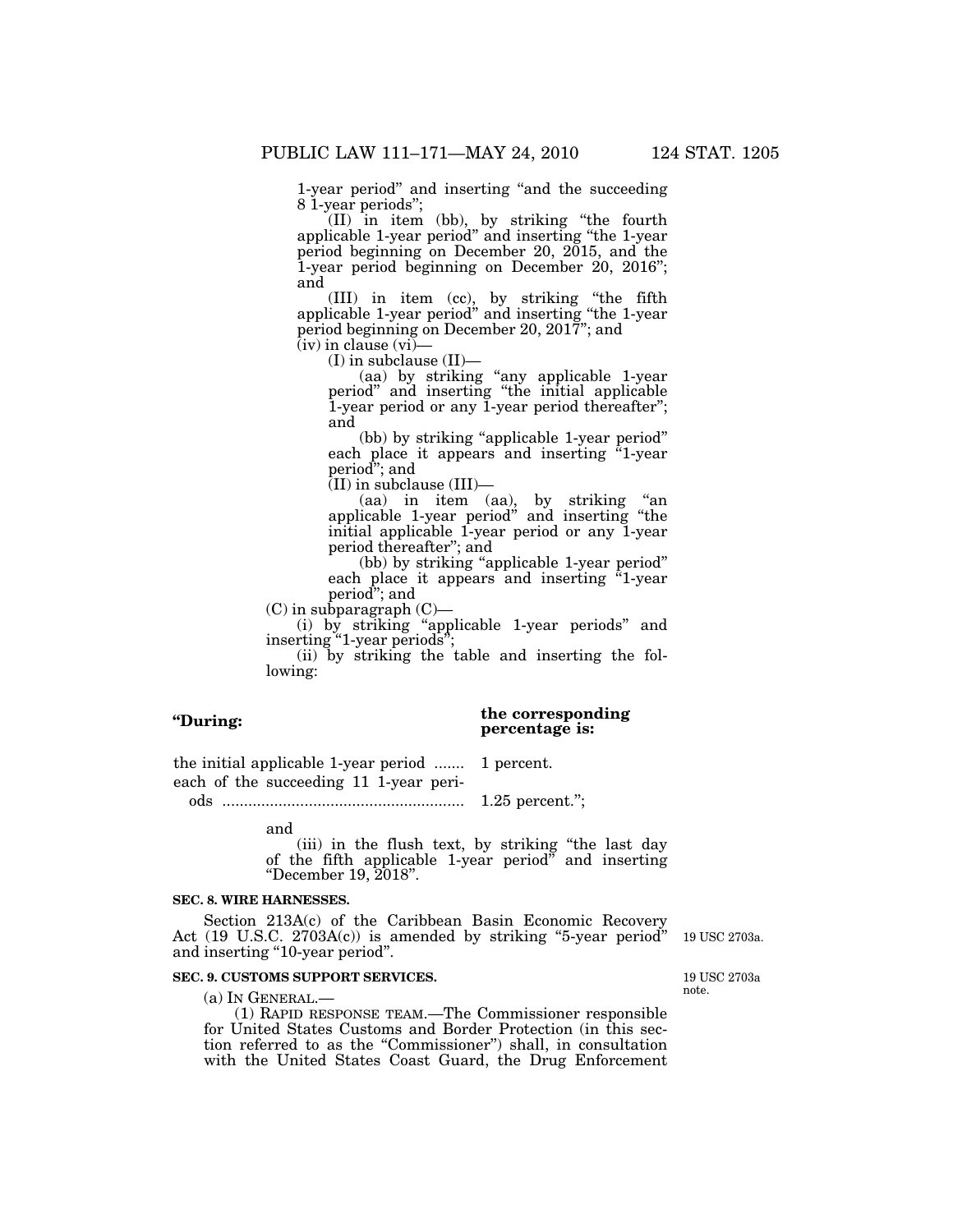Agency, and other Federal agencies, as appropriate, seek to send a rapid response team to Haiti—

(A) to assess the short-term and long-term technical, capacity-building, and training needs of the authorities of the Government of Haiti responsible for customs services; and

(B) to provide immediate assistance, as warranted, particularly with respect to—

(i) reestablishing full capacity for commercial port operations at the seaport at Port-au-Prince;

(ii) facilitating trade between the United States and Haiti under the Caribbean Basin Economic Recovery Act, as amended by this Act;

(iii) preventing unlawful transshipment of goods through Haiti to the United States; and

(iv) otherwise strengthening cooperation between the customs authorities of the United States, Haiti, and the Dominican Republic with respect to trade facilitation and economic development, customs compliance and law enforcement, and efforts to combat unlawful trafficking in narcotic drugs and psychotropic substances.

(2) REPORT.—Not later than 75 days after the date of the enactment of this Act, the Commissioner shall prepare and submit to the Committee on Finance of the Senate and the Committee on Ways and Means of the House of Representatives a nonconfidential report summarizing the results of the assessment required by paragraph  $(1)(A)$ , including—

(A) a description of the short-term and long-term technical, capacity-building, and training needs of the authorities of the Government of Haiti responsible for customs services, including a prioritization of immediate infrastructure needs;

(B) a multi-year plan for supplying technical, capacitybuilding, and training assistance to those authorities, including specific responsibilities to be undertaken by the support team authorized by subsection (b); and

(C) a statement of the amount and purpose for which any funds were expended by the rapid response team in Haiti to administer the provisions of this section, including any expenditure of funds authorized to be appropriated pursuant to subsection  $(c)(1)$ .

(b) SUPPORT TEAM.—

(1) IN GENERAL.—The Commissioner shall, in consultation with other Federal agencies, as appropriate, seek to establish a support team in Haiti for the purpose of helping to meet the short-term and long-term technical, capacity-building, and training needs of the authorities of the Government of Haiti responsible for customs services, as described in this section.

(2) TERMINATION.—The support team authorized by paragraph (1) shall terminate on September 30, 2020.

(c) AUTHORIZATION OF APPROPRIATIONS.—

(1) IN GENERAL.—There are authorized to be appropriated to the United States Customs and Border Protection Agency, to remain available until expended—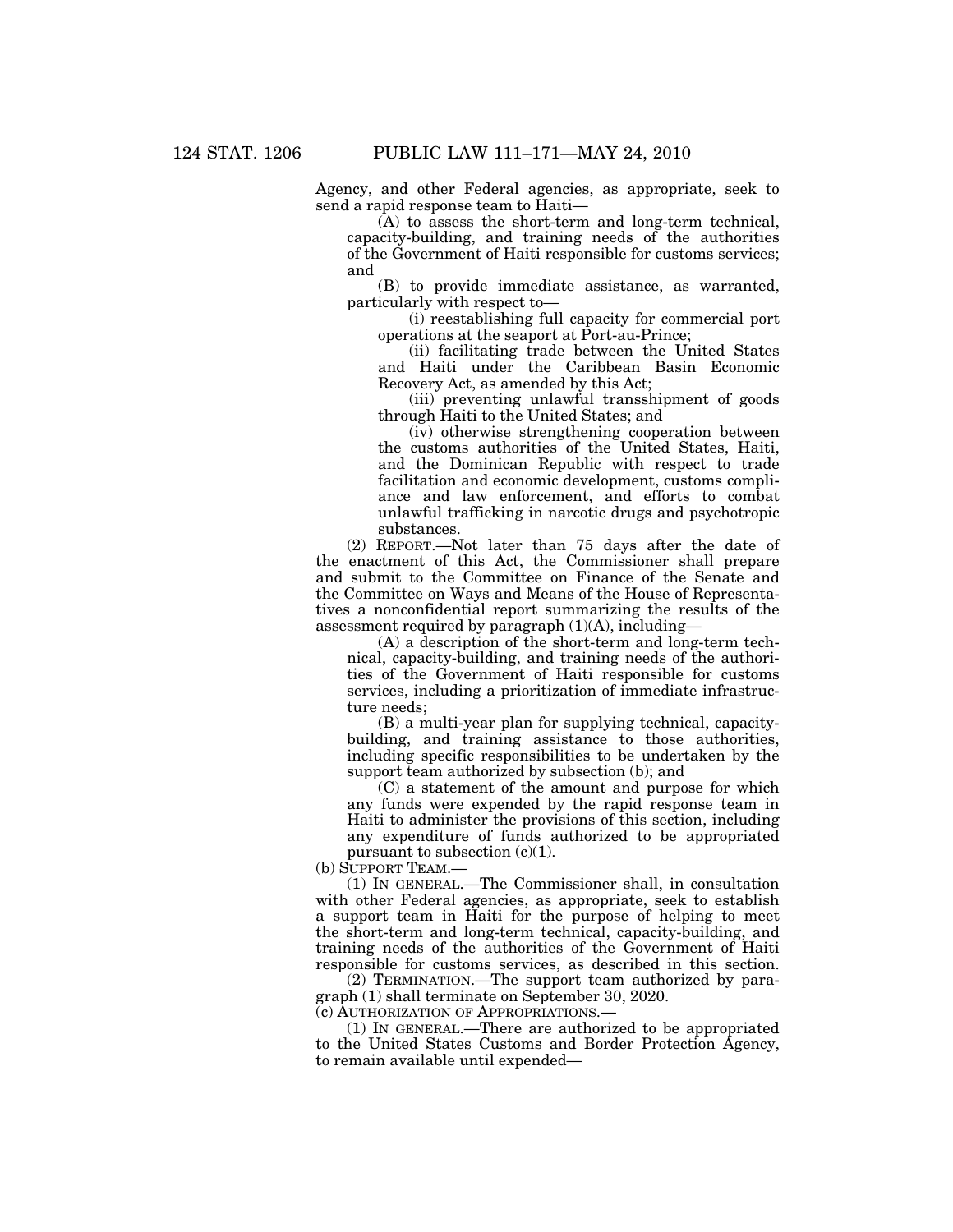(A) \$100,000 to help meet the immediate infrastructure needs of the authorities of the Government of Haiti responsible for customs services for the purpose of facilitating trade between the United States and Haiti under the Caribbean Basin Economic Recovery Act, as amended by this Act; and

(B) \$750,000 for each of the fiscal years 2011 through 2020 for the purpose of maintaining the support team authorized by subsection (b).

(2) SUPPLEMENT AND NOT SUPPLANT.—The amounts authorized to be appropriated by paragraph (1) shall supplement and not supplant any other funds authorized to be appropriated to the Department of Homeland Security.

#### **SEC. 10. SENSE OF CONGRESS.**

(a) REGIONAL COOPERATION.—It is the sense of Congress that the United States Trade Representative should seek to enter into consultations with representatives of countries with which the United States has a trading relationship for the purpose of encour-<br>aging those countries to establish bilateral trade preference proaging those countries to establish bilateral trade preference programs with respect to textile and apparel articles produced in Haiti.

(b) TRANSSHIPMENT.—It is the sense of Congress that the Commissioner responsible for United States Customs and Border Protection should, in consultation with the United States Trade Representative and the Secretary of Commerce, seek to enter into consultations with representatives of countries with which the United States has a trading relationship for the purpose of preventing the unlawful transshipment of textile and apparel articles from those countries through Haiti.

## **SEC. 11. CUSTOMS USER FEES.**

Section 13031(j)(3) of the Consolidated Omnibus Reconciliation Act of 1985 (19 U.S.C.  $58c(j)(3)$ ) is amended—

(1) in subparagraph (A), by striking ''May 14, 2018'' and inserting ''November 10, 2018''; and

 $(2)$  in subparagraph  $(B)(i)$ , by striking "June 7, 2018" and inserting "August 17, 2018".

## **SEC. 12. TIME FOR PAYMENT OF CORPORATE ESTIMATED TAXES.**

(a) SHIFT FROM 2015 TO 2014.—The percentage under paragraph (1) of section 202(b) of the Corporate Estimated Tax Shift Act of 2009 in effect on the date of the enactment of this Act is increased by 0.75 percentage points.

(b) SHIFT FROM 2016 TO 2015.—The percentage under paragraph (2) of section 561 of the Hiring Incentives to Restore Employment Act in effect on the date of the enactment of this Act is increased by 0.75 percentage points.

#### **SEC. 13. BUDGET COMPLIANCE.**

The budgetary effects of this Act, for the purpose of complying with the Statutory Pay-As-You-Go Act of 2010, shall be determined by reference to the latest statement titled ''Budgetary Effects of PAYGO Legislation'' for this Act, submitted for printing in the

26 USC 6655 note.

26 USC 6655 note.